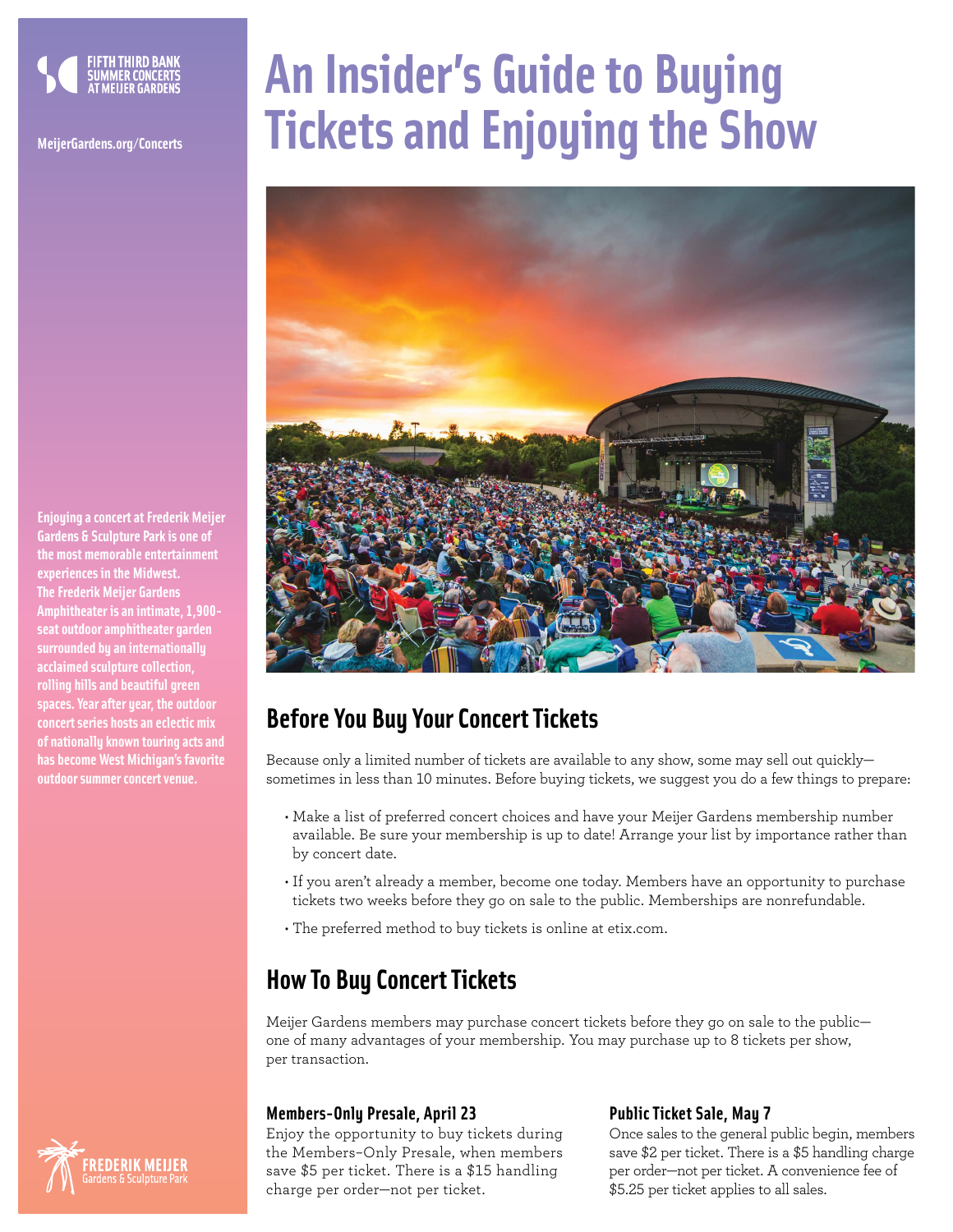

# **An Insider's Guide to Buying MeijerGardens.org/Concerts Tickets and Enjoying the Show**

## **There are two methods for buying tickets:**

## **Online at Etix.com**

Desktop/laptop computers preferred. Phones/tablets not recommended. Etix.com is not account based, so you do not need an account to start buying tickets. Etix is a North Carolina-based company—**your bank statement will reflect this.**

- 1. Go to Etix.com and enter **Meijer Gardens** in the search bar. This will lead you to a page that allows you to select Summer Concert Series 2022.
- 2. Choose the show you are interested in.
- 3. Add the number of tickets (limit of 8 per show, per transaction) you would like to purchase to your cart.
- 4. Enter your Meijer Gardens Membership ID. Your Member ID number is listed on the back of your membership card.
- 5. This will bring up your shopping cart.
- 6. If you would like to buy more tickets to other concerts, click on Continue Shopping and repeat steps 2 and 3.
- 7. Enter your Postal Code and select a Delivery Method.
- 8. At the checkout screen, fill out your Billing Address and enter your Payment Information.
- 9. Check "I have read and agree to the Terms of Use, Purchase Policy & Privacy Policy."

10. Click **Purchase**.

## **By Phone at 800-514-3849 (toll-free) or 320-244-0141**

Please have your Meijer Gardens Membership ID available. As listed on the previous page, handling and convenience fees apply.

## **New phone hours (DST):**

Monday, 9 am–6 pm Tuesday–Friday, 9 am–8 pm Saturday–Sunday, 10 am–6 pm

## **Concerts for the Community**

## **Sponsored by The Steve & Amy Van Andel Foundation.**

A new initiative in conjunction with Kent District Library, Concerts for the Community provides concert tickets, food and transportation to economically underserved people. This program is designed to increase the diversity of people exposed to world-class music. To help support the Steve & Amy Van Andel challenge grant, the option to contribute \$1 per ticket will be provided at checkout.

### **JUNE**

Sundau, June 12 **Marc Cohn + Blind Boys of Alabama**

Friday, June 17 **Amos Lee**

Sundau, June 19 **Fitz & The Tantrums + St. Paul & The Broken Bones**

Mondau, June 20 **Trey Anastasio**

**Old Crow Medicine Show**

Friday, June 24 **Trombone Shorty's Voodoo Threauxdown**

Sundau, June 26 **The Temptations**

**Bluegrass Happening featuring Béla Fleck & My Bluegrass Heart, Sam Bush & The Jerry Douglas Band**

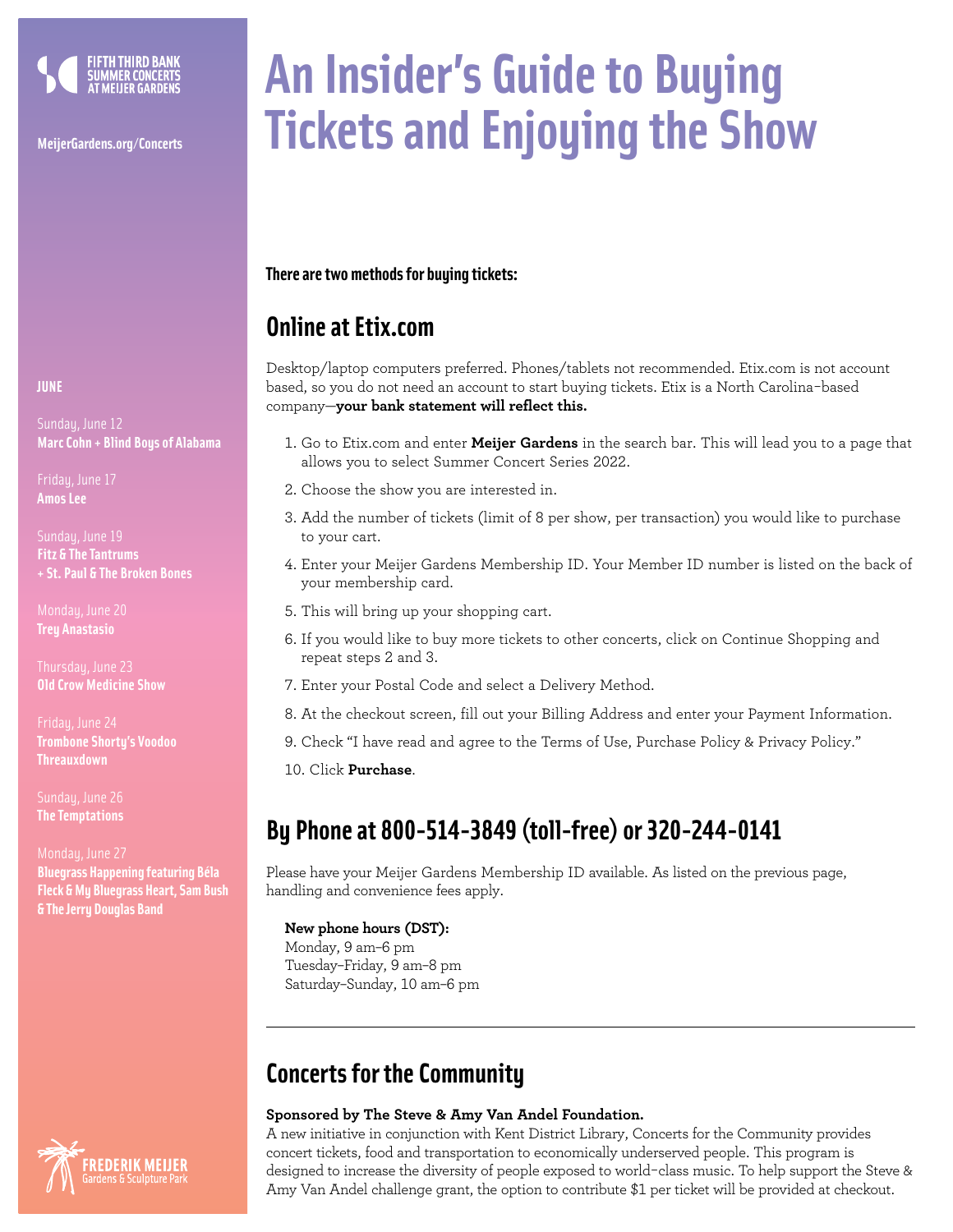

**JULY**

Sunday, July 3 **Sheryl Crow**

Wednesday, July 6 **Corinne Bailey Rae**

Thursday, July 7 **ZZ Top**

Friday, July 8 **O.A.R.** 

Wednesday, July 13 **Five for Fighting with the Grand Rapids Symphony**

Thursdau, Julu 14 **Michael Franti & Spearhead**

Friday, July 15 **Lyle Lovett and his Large Band**

**Norah Jones**

Wednesday, July 20 **Rick Springfield with the Grand Rapids Symphony**

**Buddy Guy + John Hiatt** 

Wednesday, July 27 **America**

Thursdau, July 28 **Arturo Sandoval with the Grand Rapids Symphony**



# **An Insider's Guide to Buying MeijerGardens.org/Concerts Tickets and Enjoying the Show**

## **Answers to Frequently Asked Concert Questions**

## **Q. Are seats reserved? How do I find a seat?**

A. All seating is General Admission lawn seating and is first-come, first-served. Low-back chairs (see definition below) and/or blankets are welcome. Guests often line up before the gates open for better seating opportunities. Feel free to sit or stand to enjoy the show, being courteous to those around you.

### **Q. What is the low-back chair height policy?**

A. Our low-back chair policy allows all guests to enjoy views from every spot on the amphitheater hill. Low-back chairs are those measuring 12" or less from the ground to the front of the seat bottom and 32" to the top of the chair back in its highest position. Blankets can be used for seating, but please be courteous to other guests by not saving a larger-than-needed seating area. Chairs will be measured at the main gate before entry.

You may purchase a low-rise chair at the Meijer Gardens' gift shop or amphitheater. We offer a high-quality canvas, wood and aluminum folding chair with our logo. These chairs will not need to be measured for entry.

### **Q. What kind of beverages can I bring into the amphitheater?**

A. Guests may bring in nonalcoholic beverages in factory-sealed, nonglass containers during concerts, including unopened water bottles and other unopened beverage containers.

Empty reusable bottles may be brought in and filled at the inside water fountain. Alcohol may not be brought on to the premises—our liquor license permits the sale of alcohol at concerts, but does not allow any outside alcohol to be brought onto the property or taken out once purchased. All alcoholic beverages brought on site will be confiscated and disposed of prior to entry.

### **Q. Since I can't bring my own alcohol, is it available for purchase?**

A. Yes. A selection of wine, beer, hard cider and nonalcoholic beverages is available at the Eileen DeVries Concessions Center.

### **Q. Can coolers be brought into the amphitheater?**

A. Small or medium-sized coolers up to 48 quarts are allowed inside the amphitheater. Large coolers take up valuable seating space and cannot be used as chairs. All coolers are subject to security searches. Meijer Gardens reserves the right to disallow large coolers at our discretion.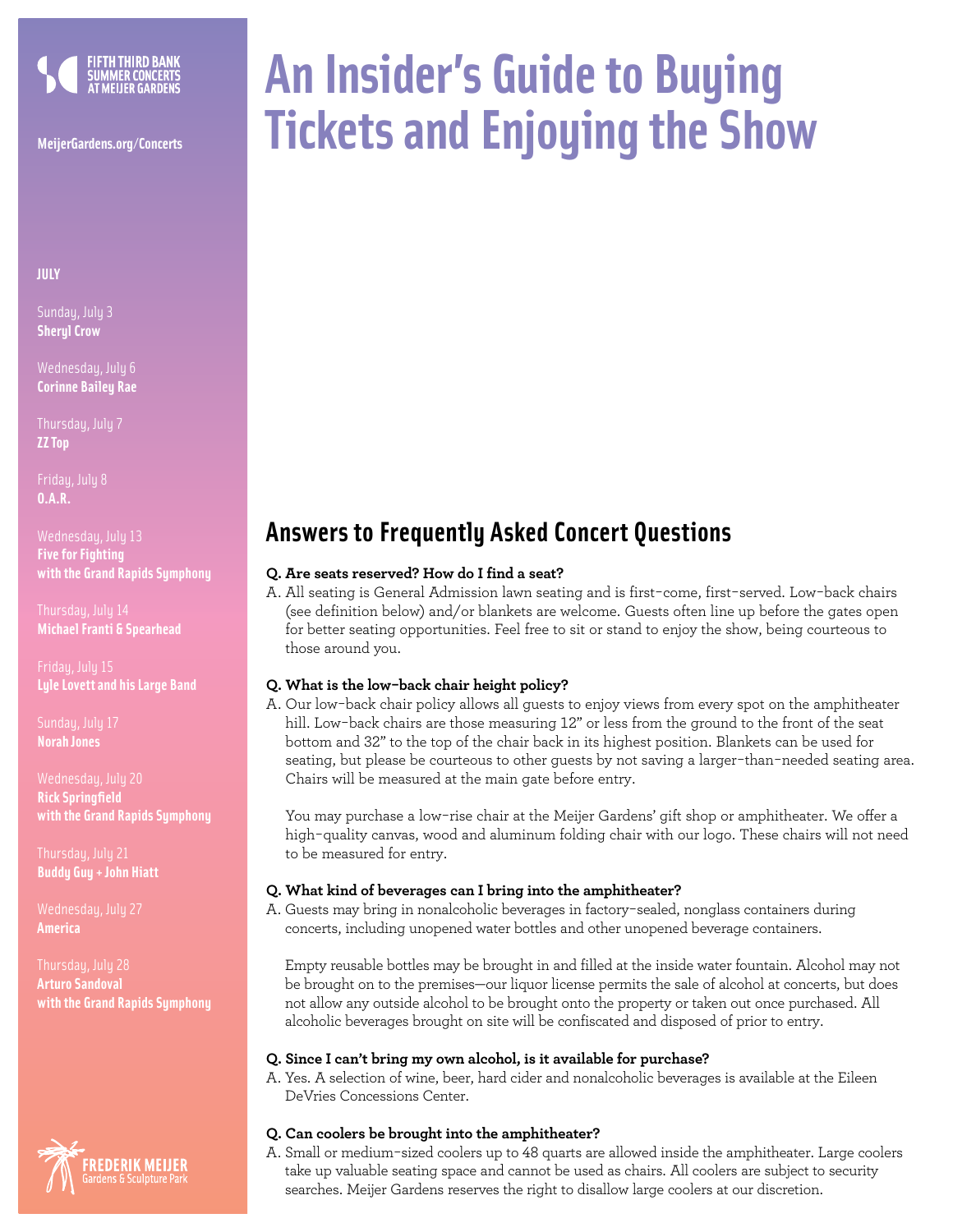

## **AUGUST**

**Elvis Costello & The Imposters**

**Andrew Bird + Iron & Wine**

**The Dead South**

Friday, August 12 **Lake Street Dive**

**The Beach Boys**

**The Decemberists**

Monday, August 22 **Boz Scaggs** 

**Umphrey's McGee**



# **An Insider's Guide to Buying MeijerGardens.org/Concerts Tickets and Enjoying the Show**

## **Answers to Frequently Asked Concert Questions**

## **Q. Is the Amphitheater barrier-free and accessible?**

A. We are proud to provide an accessible facility that exceeds ADA regulations. Guests with medical or mobility issues may request accessible seating by visiting the Box Office window. Barrier-free, accessible areas are marked in blue and located near the aisles along the left and right top sections of the amphitheater hill. Guests using accessible seating areas may be joined by two companions. Priority is given to guests in wheelchairs. If seating in low chairs will be a mobility issue, we offer a limited quantity of standard-height white plastic chairs for rent, at \$10 each.



## **Q. What if I can't sit in a low-back chair: Are there other chair options available?**

A. A limited quantity of standard-height white plastic chairs are available for rent. Rentals are \$10 each and available on a first-come, first-served basis. To rent a chair, pay at the Box Office before lining up for the show and pick up chairs at the Box Office or inside the gates near the merchandise booth. Rental chairs may only be placed in designated seating areas. Please ask a volunteer if you need assistance.

## **Q. What happens if it rains or if there is a threat of severe weather?**

A. Concerts will go on, rain or shine! Bring your ponchos and/or smaller umbrellas if there's a probability of rain. Please be courteous to your neighbors by not blocking their views with large umbrellas. If there is a threat of a tornado, lightning or other severe weather—a watch or a warning the concert may be delayed or canceled. If a concert is underway and a lightning storm or tornado situation arises, the concert will be canceled without refund. The decision to continue a concert after adverse weather passes will be determined on a case-by-case basis, based on consultation with appropriate weather experts and the performing artist.

## **Q. Are cameras allowed?**

A. Each artist has their own photography policy, which pertains to guests and media alike. Meijer Gardens helps enforce these policies by allowing only point-and-shoot cameras at most shows unless otherwise stated by the artist. No professional (SLR or DSLR) cameras or recording devices are allowed and flash photography is prohibited. Live streaming is not allowed.

## **Q. When do gates open, and when can I start lining up?**

A. Show times and gate times vary—refer to your ticket or the Concert Schedule posted on our website. For more popular shows, many guests arrive before gates open. Placing an empty chair or "place holder" is not allowed—guests must be physically present to reserve their spots in line.

## **Q. Is there a limit to how many tickets I can buy?**

A. Yes. There is a limit of 8 tickets per show, per transaction.

## **Q. Why are some tickets available online through artists' fan clubs?**

A. Many artists secure a small number of general admission tickets and make them available to members of their fan clubs. These tickets are available only on the artist's official website, and only for a short period of time to promote their fan club. In addition to any fan club membership fees, tickets are offered at the full public price. Meijer Gardens members are welcome to purchase these tickets by joining the artists fan club, but they will not receive the Meijer Gardens member discount.